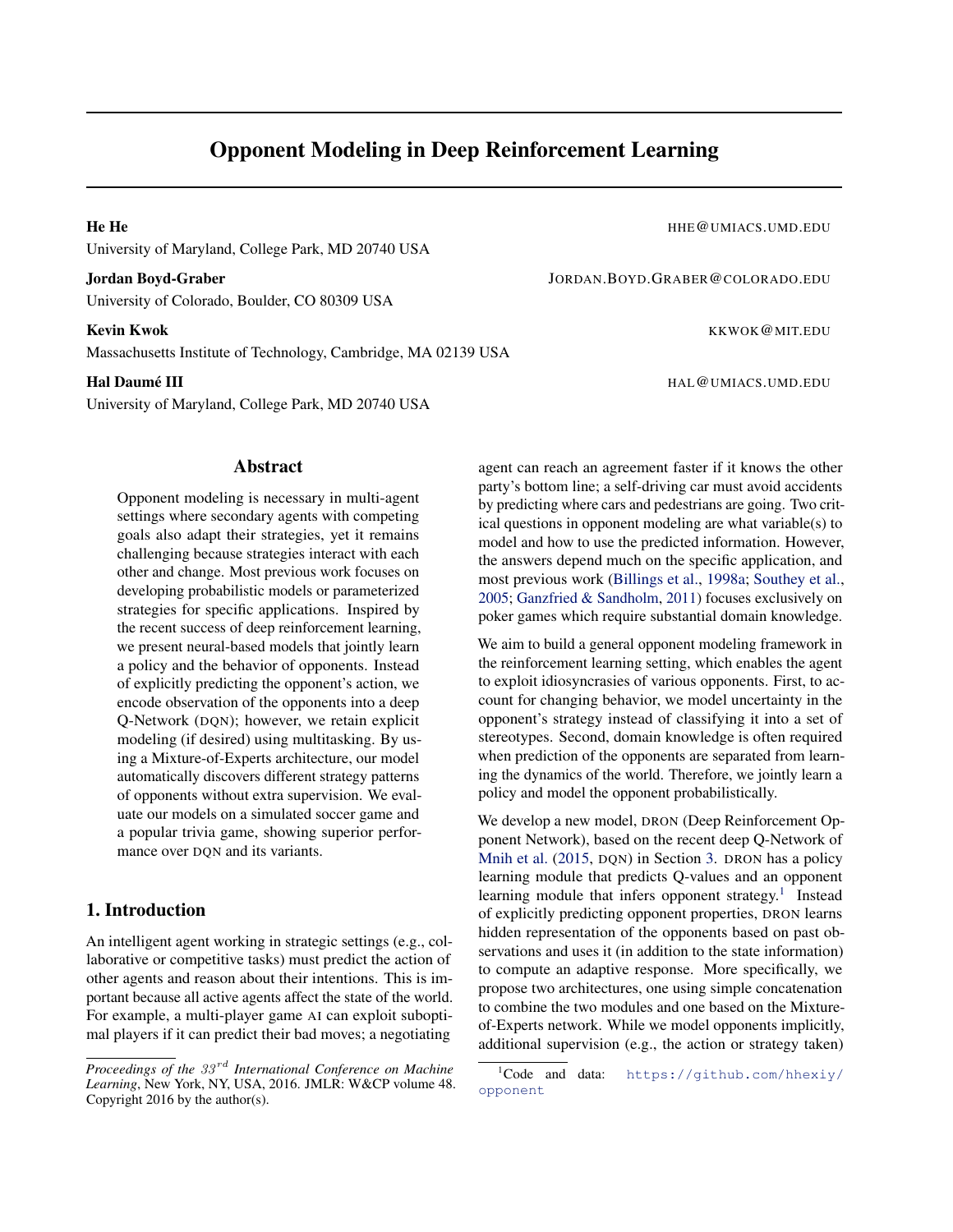<span id="page-1-0"></span>can be added through multitasking. Compared to previous models that are specialized in particular applications, DRON is designed with a general purpose and does not require knowledge of possible (parameterized) game strategies.

A second contribution is DQN agents that learn in multiagent settings. Deep reinforcement learning has shown competitive performance in various tasks: arcade games [\(Mnih](#page-8-0) [et al.,](#page-8-0) [2015\)](#page-8-0), object recognition [\(Mnih et al.,](#page-8-0) [2014\)](#page-8-0), and robot navigation [\(Zhang et al.,](#page-9-0) [2015\)](#page-9-0). However, it has been mostly applied to the single-agent decision-theoretic settings with stationary environments. One exception is [Tampuu et al.](#page-9-0) [\(2015\)](#page-9-0), where two agents controlled by independent DQNs interact under collaborative and competitive rewards. While their focus is the collective behavior of a multi-agent system with known controllers, we study from the view point of a single agent that must learn a reactive policy in a stochastic environment filled with *unknown* opponents.

We evaluate our method on two tasks in Section [4:](#page-3-0) a simulated two-player soccer game in a grid world, and a real question-answering game, quiz bowl, against users playing online. Both games have opponents with a mixture of strategies that require different counter-strategies. Our model consistently achieves better results than the DQN baseline. In addition, we show our method is more robust to non-stationary strategies; it successfully identifies the opponent's strategy and responds correspondingly.

## 2. Deep Q-Learning

Reinforcement learning is commonly used for solving Markov-decision processes (MDP), where an agent interacts with the world and collects rewards. Formally, the agent takes an action  $a$  in state  $s$ , goes to the next state  $s'$  according to the transition probability  $\mathcal{T}(s, a, s') = Pr(s'|s, a)$ and receives reward  $r$ . States and actions are defined by the state space S and the action space A. Rewards r are assigned by a real-valued reward function  $\mathcal{R}(s, a, s')$ . The agent's behavior is defined by a policy  $\pi$  such that  $\pi(a|s)$ is the probability of taking action  $\alpha$  in state  $\alpha$ . The goal of reinforcement learning is to find an optimal policy  $\pi^*$ that maximizes the expected discounted cumulative reward  $R = \mathbb{E}\left[\sum_{t=0}^{T} \gamma^t r_t\right]$ , where  $\gamma \in [0, 1]$  is the discount factor and  $T$  is the time step when the episode ends.

One approach to solve MDPs is to compute its Qfunction: the expected reward starting from state  $s$ , taking action a and following policy  $\pi$ :  $Q^{\pi}(s, a) \equiv$  $\mathbb{E}\left[\sum_{t} \gamma^{t} r_{t} | s_{0} = s, a_{0} = a, \pi\right]$ . Q-values of an optimal policy solve the Bellman Equation [\(Sutton & Barto,](#page-8-0) [1998\)](#page-8-0):

$$
Q^*(s, a) = \sum_{s'} \mathcal{T}(s, a, s') \left[ r + \gamma \max_{a'} Q^*(s', a') \right].
$$

Optimal policies always select the action with the highest Q-



Figure 1. Diagram of the DRON architecture. (a) DRON-concat: opponent representation is concatenated with the state representation. (b) DRON-MoE: Q-values predicted by  $K$  experts are combined linearly by weights from the gating network.

value for a given state. Q-learning [\(Watkins & Dayan,](#page-9-0) [1992;](#page-9-0) [Sutton & Barto,](#page-8-0) [1998\)](#page-8-0) finds the optimal Q-values without knowledge of  $\mathcal{T}$ . Given observed transitions  $(s, a, s', r)$ , Q-values are updated recursively:

$$
Q(s,a) \leftarrow Q(s,a) + \alpha \left[ r + \gamma \max_{a'} Q(s',a') - Q(s,a) \right].
$$

For complex problems with continuous states, the Qfunction cannot be expressed as a lookup table, requiring a continuous approximation. Deep reinforcement learning such as DQN [\(Mnih et al.,](#page-8-0) [2015\)](#page-8-0)—a deep Q-learning method with experience replay—approximates the Q-function using a neural network. It draws samples  $(s, a, s', r)$  from a replay memory M, and the neural network predicts  $Q^*$  by minimizing squared loss at iteration i:

$$
L^{i}(\theta^{i}) = \mathbb{E}_{(s,a,s',r) \sim U(M)} \left[ \left( r + \gamma \max_{a'} Q(s',a';\theta^{i-1}) - Q(s,a;\theta^{i}) \right)^{2} \right],
$$

where  $U(M)$  is a uniform distribution over replay memory.

## 3. Deep Reinforcement Opponent Network

In a multi-agent setting, the environment is affected by the *joint* action of all agents. From the perspective of one agent, the outcome of an action in a given state is no longer stable, but is dependent on actions of other agents. In this section, we first analyze the effect of multiple agents on the Q-learning framework; then we present DRON and its multitasking variation.

### 3.1. Q-Learning with Opponents

In MDP terms, the joint action space is defined by  $A^M =$  $A_1 \times A_2 \times \ldots \times A_n$  where *n* is the total number of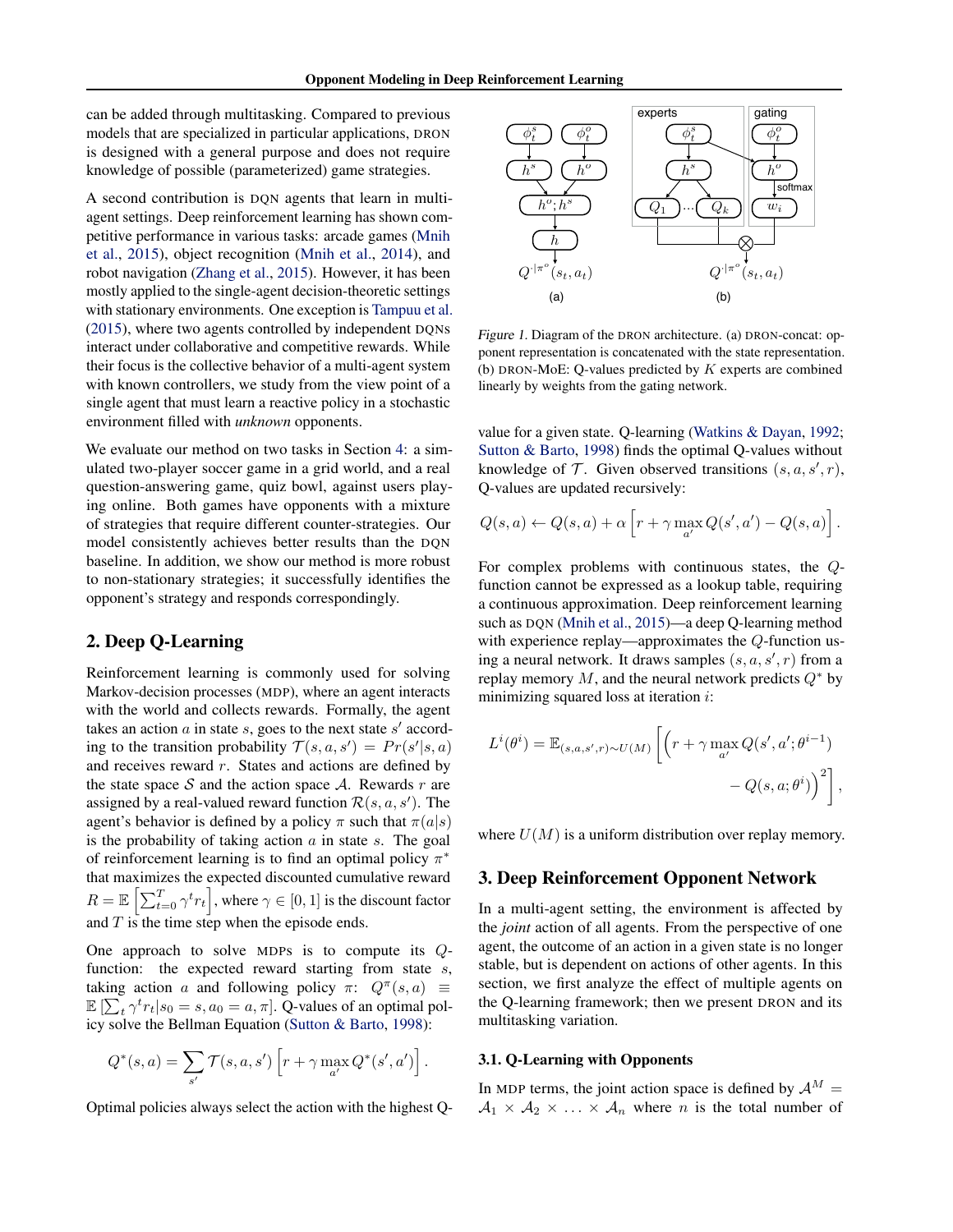<span id="page-2-0"></span>

Figure 2. Diagram of the DRON with multitasking. The blue part shows that the supervision signal from the opponent affects the Q-learning network by changing the opponent features.

agents. We use  $a$  to denote the action of the agent we control (the primary agent) and  $o$  to denote the joint action of all other agents (secondary agents), such that  $(a, o) \in A^M$ . Similarly, the transition probability becomes  $\mathcal{T}^{M}(s, a, o, s') = Pr(s'|s, a, o)$ , and the new reward function is  $\mathcal{R}^M(s, a, o, s')$ . Our goal is to learn an optimal policy for the primary agent given interactions with the joint policy  $\pi^o$  of the secondary agents.<sup>2</sup>

If  $\pi^o$  is stationary, then the multi-agent MDP reduces to a single-agent MDP: the opponents can be considered part of the world. Thus, they redefine the transitions and reward:

$$
\mathcal{T}(s, a, s') = \sum_{o} \pi^{o}(o|s) \mathcal{T}^{M}(s, a, o, s'),
$$
  

$$
\mathcal{R}(s, a, s') = \sum_{o} \pi^{o}(o|s) \mathcal{R}^{M}(s, a, o, s').
$$

Therefore, an agent can ignore other agents, and standard Q-learning suffices.

Nevertheless, it is often unrealistic to assume opponents use fixed policies. Other agents may also be learning or adapting to maximize rewards. For example, in strategy games, players may disguise their true strategies at the beginning to fool the opponents; winning players protect their lead by playing defensively; and losing players play more aggressively. In these situations, we face opponents with an unknown policy  $\pi_t^o$  that changes over time.

Considering the effects of other agents, the definition of an optimal policy in Section [2](#page-1-0) no longer applies—the effectiveness policies now depends on policies of secondary agents. We therefore define the optimal Q-function relative to the joint policy of opponents:  $Q^{*|\pi^o} = \max_{\pi} Q^{\pi|\pi^o}(s, a) \,\forall s \in$ S and  $\forall a \in \mathcal{A}$ . The recurrent relation between Q-values

holds:

$$
Q^{\pi|\pi^o}(s_t, a_t) = \sum_{o_t} \pi_t^o(o_t|s_t) \sum_{s_{t+1}} \mathcal{T}(s_t, a_t, o_t, s_{t+1})
$$

$$
\left[ \mathcal{R}(s_t, a_t, o_t, s_{t+1}) + \gamma \mathbb{E}_{a_{t+1}} \left[ Q^{\pi|\pi^o}(s_{t+1}, a_{t+1}) \right] \right]. \tag{1}
$$

### 3.2. DQN with Opponent Modeling

Given Equation 1, we can continue applying Q-learning and estimate both the transition function and the opponents' policy by stochastic updates. However, treating opponents as part of the world can slow responses to adaptive opponents [\(Uther & Veloso,](#page-9-0) [2003\)](#page-9-0), because the change in behavior is masked by the dynamics of the world.

To encode opponent behavior explicitly, we propose the Deep Reinforcement Opponent Network (DRON) that models  $Q^{\cdot|\pi^{\circ}}$  and  $\pi^{\circ}$  jointly. DRON is a Q-Network  $(N_Q)$  that evaluates actions for a state and an opponent network  $(N_o)$ that learns representation of  $\pi$ <sup>o</sup>. The remaining questions are how to combine the two networks and what supervision signal to use. To answer the first question, we investigate two network architectures: DRON-concat that concatenates  $N_Q$  and  $N_o$ , and DRON-MOE that applies a Mixture-of-Experts model. To answer the second question, we consider two settings: (a) predicting Q-values only, as our goal is the best reward instead of accurately simulating opponents; and (b) also predicting extra information about the opponent when it is available, e.g., the type of their strategy.

**DRON-concat** We extract features from the state  $(\phi^s)$  and the opponent  $(\phi^o)$  and then use linear layers with rectification or convolutional neural networks— $N_Q$  and  $N_o$ —to embed them in separate hidden spaces ( $h^s$  and  $h^o$ ). To incorporate knowledge of  $\pi^o$  into the Q-Network, we concatenate representations of the state and the opponent (Figure [1a](#page-1-0)). The concatenation then jointly predicts the Q-value. Therefore, the last layer(s) of the neural network is responsible for understanding the interaction between opponents and Q-values. Since there is only one Q-Network, the model requires a more discriminative representation of the opponents to learn an adaptive policy. To alleviate this, our second model encodes a stronger prior of the relation between opponents' actions and Q-values based on Equation 1.

DRON-MOE The right part of Equation 1 can be written as  $\sum_{o_t} \pi_t^o(o_t|s_t) Q^{\pi}(s_t, a_t, o_t)$ , an expectation over different opponent behavior. We use a Mixture-of-Experts network [\(Jacobs et al.,](#page-8-0) [1991\)](#page-8-0) to explicitly model the opponent action as a hidden variable and marginalize over it (Figure [1b](#page-1-0)). The expected Q-value is obtained by combining

<sup>2</sup>While a joint policy defines the distribution of joint actions, the opponents may be controlled by independent policies.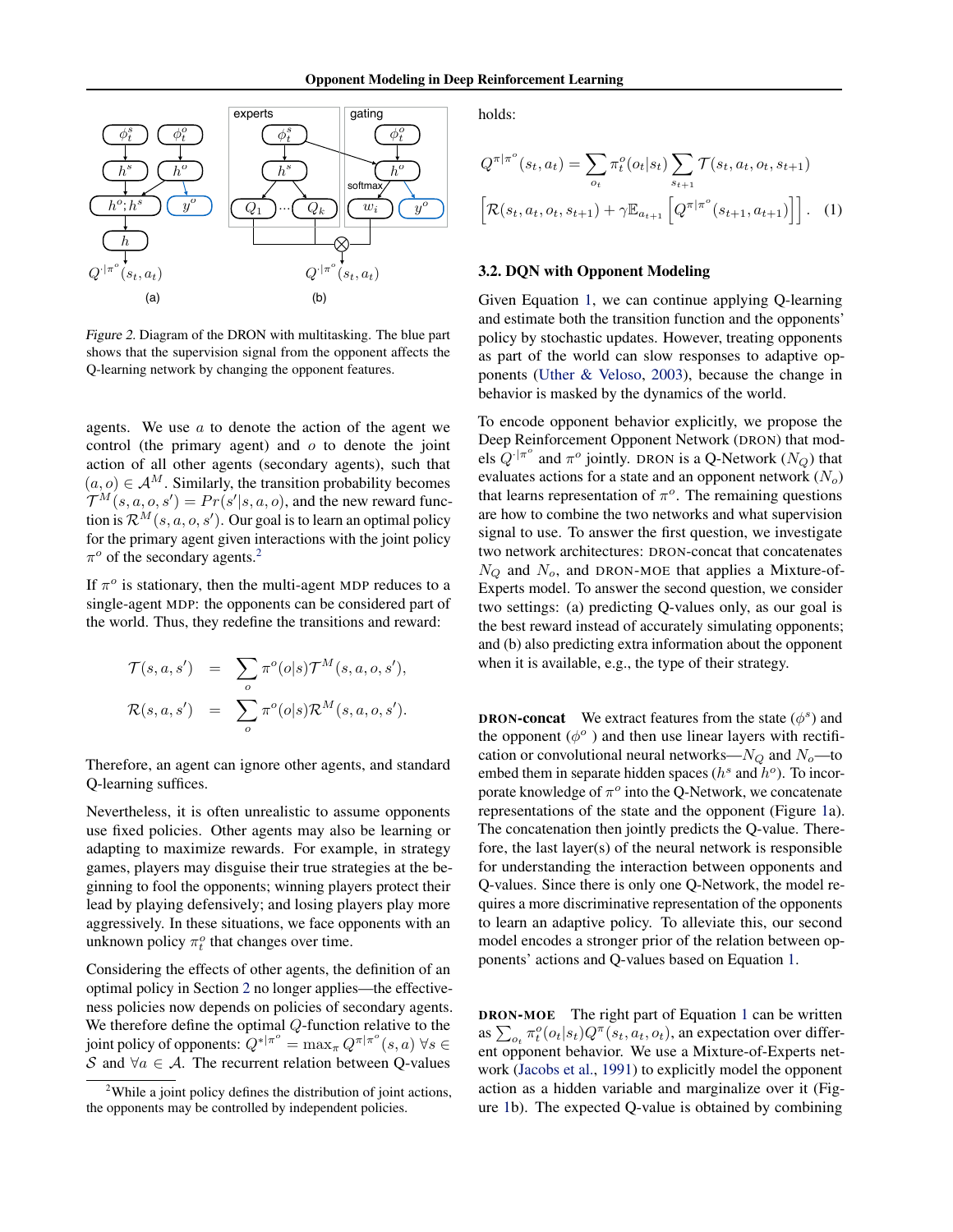<span id="page-3-0"></span>predictions from multiple *expert networks*:

$$
Q(s_t, a_t; \theta) = \sum_{i=1}^K w_i Q_i(h^s, a_t)
$$
  

$$
Q_i(h^s, \cdot) = f(W_i^s h^s + b_i^s).
$$

Each expert network predicts a possible reward in the current state. A *gating network* based on the opponent representation computes combination weights (distribution over experts):

$$
w = \text{softmax}\left(f(W^o h^o + b^o)\right).
$$

Here  $f(\cdot)$  is a nonlinear activation function (ReLU for all experiments), W represents the linear transformation matrix, and b is the bias term.

Unlike DRON-concat, which ignores the interaction between the world and opponent behavior, DRON-MOE knows that Q-values have different distributions depending on  $\phi^o$ ; each expert network captures one type of opponent strategy.

Multitasking with DRON The previous two models predict Q-values only, thus the opponent representation is learned indirectly through feedback from the Q-value. Extra information about the opponent can provide direct supervision for  $N<sub>o</sub>$ . Many games reveal additional information besides the final reward at the end of a game. At the very least the agent has observed actions taken by the opponents in past states; sometimes their private information such as the hidden cards in poker. More high-level information includes abstracted plans or strategies. Such information reflects characteristics of opponents and can aid policy learning.

Unlike previous work that learns a separate model to predict these information about the opponent [\(Davidson,](#page-8-0) [1999;](#page-8-0) [Ganzfried & Sandholm,](#page-8-0) [2011;](#page-8-0) [Schadd et al.,](#page-8-0) [2007\)](#page-8-0), we apply multitask learning and use the observation as extra supervision to learn a *shared* opponent representation  $h^o$ . Figure [2](#page-2-0) shows the architecture of multitask DRON, where supervision is  $y^o$ . The advantage of multitasking over explicit opponent modeling is that it uses high-level knowledge of the game and the opponent, while remaining robust to insufficient opponent data and modeling error from Q-values. In Section 4, we evaluate multitasking DRON with two types of supervision signals: future action and overall strategy of the opponent.

### 4. Experiments

In this section, we evaluate our models on two tasks, the soccer game and quiz bowl. Both tasks have two players against each other and the opponent presents varying behavior. We compare DRON models with DQN and analyze their response against different types of opponents.



Figure 3. *Left:* Illustration of the soccer game. *Right:* Strategies of the hand-crafted rule-based agent.

All systems are trained under the same Q-learning framework. Unless stated otherwise, the experiments have the following configuration: discount factor  $\gamma$  is 0.9, parameters are optimized by AdaGrad [\(Duchi et al.,](#page-8-0) [2011\)](#page-8-0) with a learning rate of 0.0005, and the mini-batch size is 64. We use  $\epsilon$ -greedy exploration during training, starting with an exploration rate of 0.3 that linearly decays to 0.1 within 500,000 steps. We train all models for fifty epochs. Cross Entropy is used as the loss in multitasking learning.

### 4.1. Soccer

Our first testbed is a soccer variant following previous work on multi-player games [\(Littman,](#page-8-0) [1994;](#page-8-0) [Collins,](#page-8-0) [2007;](#page-8-0) [Uther](#page-9-0) [& Veloso,](#page-9-0) [2003\)](#page-9-0). The game is played on a  $6 \times 9$  grid (Figure 3) by two players, A and  $B<sup>3</sup>$  The game starts with A and B in a randomly squares in the left and right half (except the goals), and the ball goes to one of them. Players choose from five actions: move N, S, W, E or stand still (Figure 3(1)). An action is invalid if it takes the player to a shaded square or outside of the border. If two players move to the same square, the player who possesses the ball before the move loses it to the opponent (Figure 3(2)), and the move does not take place. A player scores one point if they take the ball to the opponent's goal (Figure  $3(3)$ ,  $(4)$ ) and the game ends. If neither player gets a goal within one hundred steps, the game ends with a zero–zero tie.

Implementation We design a two-mode rule-based agent as the opponent Figure 3(right). In the offensive mode, the agent always prioritize attacking over defending. In 5000 games against a random agent, it wins 99.86% of the time and the average episode length is 10.46. In defensive mode, the agent only focuses on defending its own goal. As a result, it wins 31.80% of the games and ties 58.40% of them; the average episode length is 81.70. It is easy to find a strategy to defeat the opponent in either mode, however, the strategy does not work well for both modes, as we will show in Table [2.](#page-4-0) Therefore, the agent randomly chooses between the two modes in each game to create a varying strategy.

 $3$ Although the game is played in a grid world, we do not represent the Q-function in tabular form as in previous work. Therefore it can be generalized to more complex pixel-based settings.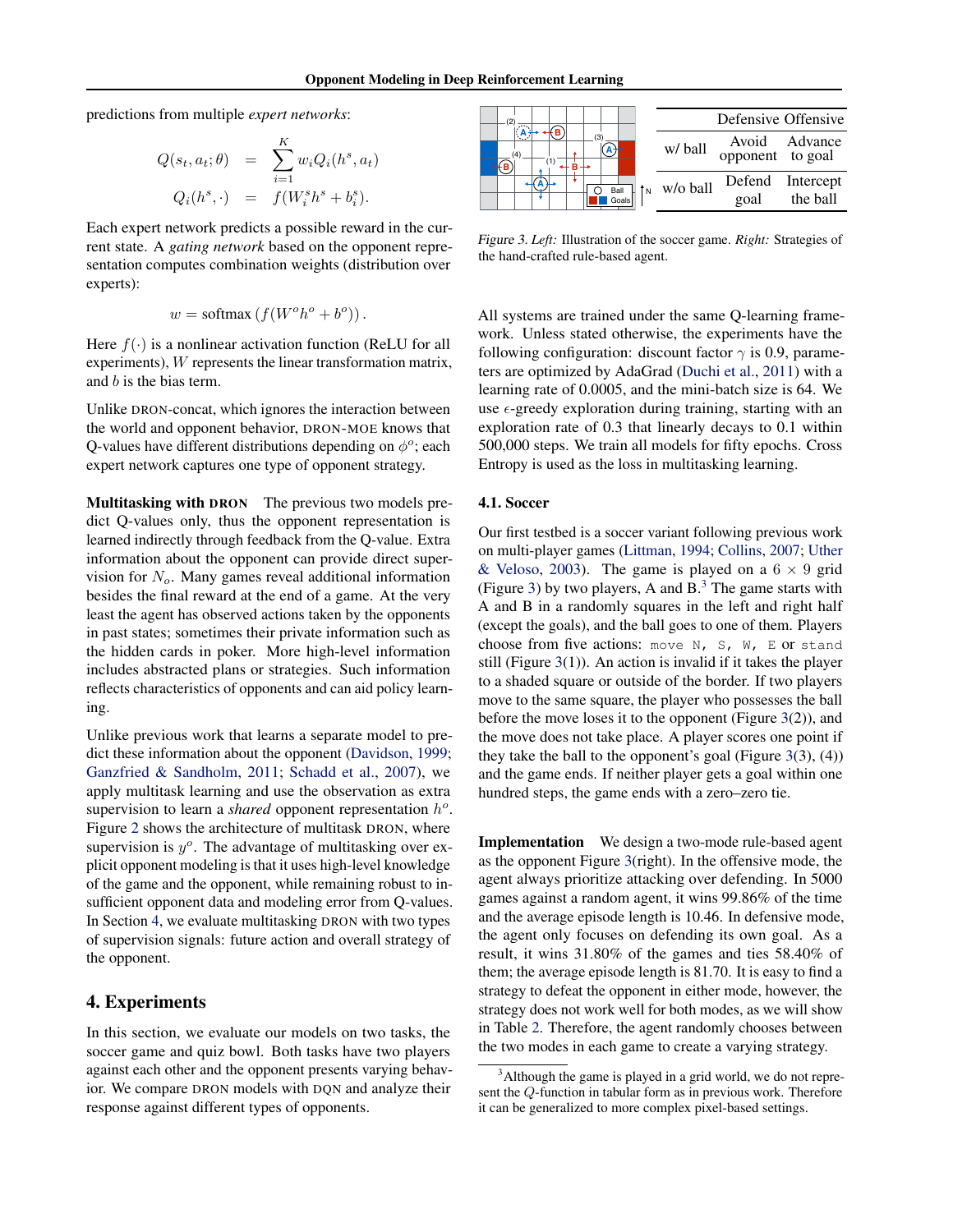|  |  |  | <b>Opponent Modeling in Deep Reinforcement Learning</b> |  |
|--|--|--|---------------------------------------------------------|--|
|--|--|--|---------------------------------------------------------|--|

<span id="page-4-0"></span>

| Model                                | <b>Basic</b>               | Multitask<br>+action | +type                |  |  |
|--------------------------------------|----------------------------|----------------------|----------------------|--|--|
| Max R                                |                            |                      |                      |  |  |
| DRON-concat<br>DRON-MOE<br>DON-world | 0.682<br>$0.699*$<br>0.664 | $0.695*$<br>$0.697*$ | $0.690*$<br>$0.686*$ |  |  |
| Mean $R$                             |                            |                      |                      |  |  |
| DRON-concat<br>DRON-MOE<br>DON-world | 0.660<br>0.675<br>0.616    | 0.672<br>0.664       | 0.669<br>0.672       |  |  |

Table 1. Rewards of DQN and DRON models on Soccer. We report the maximum test reward ever achieved (Max  $R$ ) and the average reward of the last 10 epochs (Mean  $R$ ). Statistically significant  $(p < 0.05$  in two-tailed pairwise t-tests) improvement for DQN (\*) and all other models in **bold**. DRON models achieve higher rewards in both measures.

The input state is a  $1 \times 15$  vector representing coordinates of the agent, the opponent, the axis limits of the field, positions of the goal areas and ball possession. We define a player's move by five cases: approaching the agent, avoiding the agent, approaching the agent's goal, approaching self goal and standing still. Opponent features include frequencies of observed opponent moves, its most recent move and action, and the frequency of losing the ball to the opponent.

The baseline DQN has two hidden layers, both with 50 hidden units. We call this model DQN-world: opponents are modeled as part of the world. The hidden layer of the opponent network in DRON also has 50 hidden units. For multitasking, we experiment with two supervision signals, opponent action in the current state (+action) and the opponent mode (+type).

Results In Table 1, we compare rewards of DRON models, their multitasking variations, and DQN-world. After each epoch, we evaluate the policy with 5000 randomly generated games (the test set) and compute the average reward. We report the mean test reward after the model stabilizes and the maximum test reward ever achieved. The DRON models outperform the DQN baseline. Our model also has much smaller variance (Figure 4).

Adding additional supervision signals improves DRONconcat but not DRON-MOE (multitask column). DRONconcat does not explicitly learn different strategies for different types of opponents, therefore more discriminative opponent representation helps model the relation between opponent behavior and Q-values. However, for DRON-MOE, while better opponent representation is still desirable, the supervision signal may not be aligned with "classification" of the opponents learned from the Q-values.



Figure 4. Learning curves on Soccer over fifty epochs. DRON models are more stable than DQN.

|          |       | <b>DON</b> | <b>DON</b> | DRON                              | DRON  |
|----------|-------|------------|------------|-----------------------------------|-------|
|          |       |            |            | O only D only -world -concat -MOE |       |
| $\Omega$ | 0.897 | $-0.272$   | 0.811      | 0.875                             | 0.870 |
| D        | 0.480 | 0.504      | 0.498      | 0.493                             | 0.486 |

Table 2. Average rewards of DQN and DRON models when playing against different types of opponents. Offensive and defensive agents are represented by O and D. "O only" and "D only" means training against O and D agents only. Upper bounds of rewards are in bold. DRON achieves rewards close to the upper bounds against both types of opponents.

To investigate how the learned policies adapt to different opponents, we test the agents against a defensive opponent and an offensive opponent separately. Furthermore, we train two DQN agents targeting at each type of opponent respectively. Their performance is best an agent can do when facing a single type of opponent (in our setting), as the strategies are learned to defeat this particular opponent. Table 2 shows the average rewards of each model and the DQN upper bounds (in bold). DQN-world is confused by the defensive behavior and significantly sacrifices its performance against the offensive opponent; DRON achieves a much better trade-off, retaining rewards close to both upper bounds against the varying opponent.

Finally, we examine how the number of experts in DRON-MOE affects the result. From Figure [5,](#page-5-0) we see no significant difference in varying the number of experts, and DRON-MOE consistently performs better than DQN across all  $K$ . Multitasking does not help here.

## 4.2. Quiz Bowl

Quiz bowl is a trivia game widely played in Englishspeaking countries between schools, with tournaments held most weekends. It is usually played between two teams. The questions are read to players and they score points by "buzzing in" first (often before the question is finished) and answering the question correctly. One example question with buzzes is shown in Figure [7.](#page-6-0) A successful quiz bowl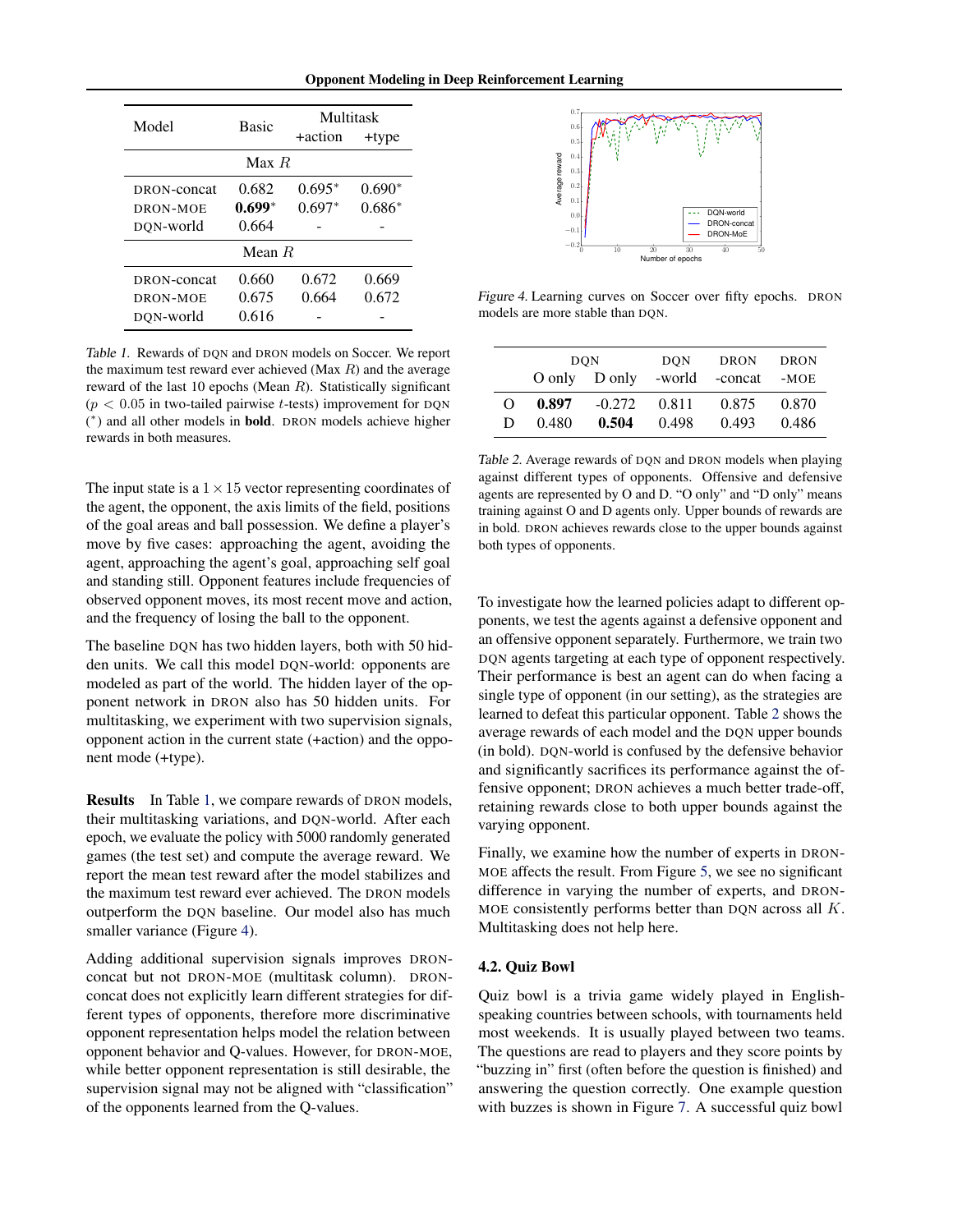<span id="page-5-0"></span>

Figure 5. Effect of varying the number experts (2–4) and multitasking on Soccer. The error bars show the 90% confidence interval. DRON-MOE consistently improves over DQN regardless of the number of mixture components. Adding extra supervision does not obviously improve the results.

player needs two things: a content model to predict answers given (partial) questions and a buzzing model to decide when to buzz.

Content Model We model the question answering part as an incremental text-classification problem. Our content model is a recurrent neural network with gated recurrent units (GRU). It reads in the question sequentially and outputs a distribution over answers at each word given past information encoded in the hidden states.

Buzzing Model To test depth of knowledge, questions start with obscure information and reveals more and more obvious clues towards the end (e.g., Figure [7\)](#page-6-0). Therefore, the buzzing model faces a speed-accuracy tradeoff: while buzzing later increases one's chance of answering correctly, it also increases the risk of losing the chance to answer. A safe strategy is to always buzz as soon as the content model is confident enough. A smarter strategy, however, is to adapt to different opponents: if the opponent often buzzes late, wait for more clues; otherwise, buzz more aggressively.

To model interaction with other players, we take a reinforcement learning approach to learn a buzzing policy. The state includes words revealed and predictions from the content model, and the actions are buzz and wait. Upon buzzing, the content model outputs the most likely answer at the current position. An episode terminates when one player buzzes and answers the question correctly. Correct answers are worth 10 points and wrong answers are −5.

Implementation We collect question/answer pairs and log user buzzes from Protobowl, an online multi-player quizbowl application.<sup>4</sup> Additionally, we include data from [Boyd-Graber et al.](#page-8-0) [\(2012\)](#page-8-0). Most buzzes are from strong tournament players. After removing answers with fewer than five questions and users who played fewer than twenty



Figure 6. Accuracy vs. the number of words revealed. (a) Realtime user performance. Each dot represents one user; dot size and color correspond to the number of questions the user answered. (b) Content model performance. Accuracy is measured based on predictions at each word. Accuracy improves as more words are revealed.

questions, we end up with 1045 answers, 37.7k questions and 3610 users. We divide all questions into two nonoverlapping sets: one for training the content model and one for training the buzzing policy. The two sets are further divided into train/dev and train/dev/test sets randomly. There are clearly two clusters of players (Figure  $6(a)$ ): aggressive players who buzz early with varying accuracies and cautious players who buzz late but maintain higher accuracy. Our GRU content model (Figure  $6(b)$ ) is more accurate with more input words—a behavior similar to human players.

Our input state must represent information from the content model and the opponents. Information from the content model takes the form of a *belief vector*: a vector  $(1 \times 1045)$ with the current estimate (as a log probability) of each possible guess being the correct answer given our input so far. We concatinate the belief vector from the previous time step to capture sudden shifts in certainty, which are often good opportunities to buzz. In addition, we include the number of words seen and whether a wrong buzz has happened.

The opponent features include the number of questions the opponent has answered, the average buzz position, and the error rate. The basic DQN has two hidden layers, both with 128 hidden units. The hidden layer for the opponent has ten hidden units. Similar to soccer, we experiment with two settings for multitasking: (a) predicting how opponent buzzes; (b) predicting the opponent type. We approximate the ground truth for (a) by  $\min(1, t/\text{buzz position})$  and use the mean square error as the loss function. The ground truth for (b) is based on dividing players into four groups according to their buzz positions—the percentage of question revealed.

Results In addition to DQN-world, we also compare with DQN-self, a baseline without interaction with opponents at all. DQN-self is ignorant of the opponents and plays the safe strategy: answer as soon as the content model is confident.

<sup>4</sup><http://protobowl.com>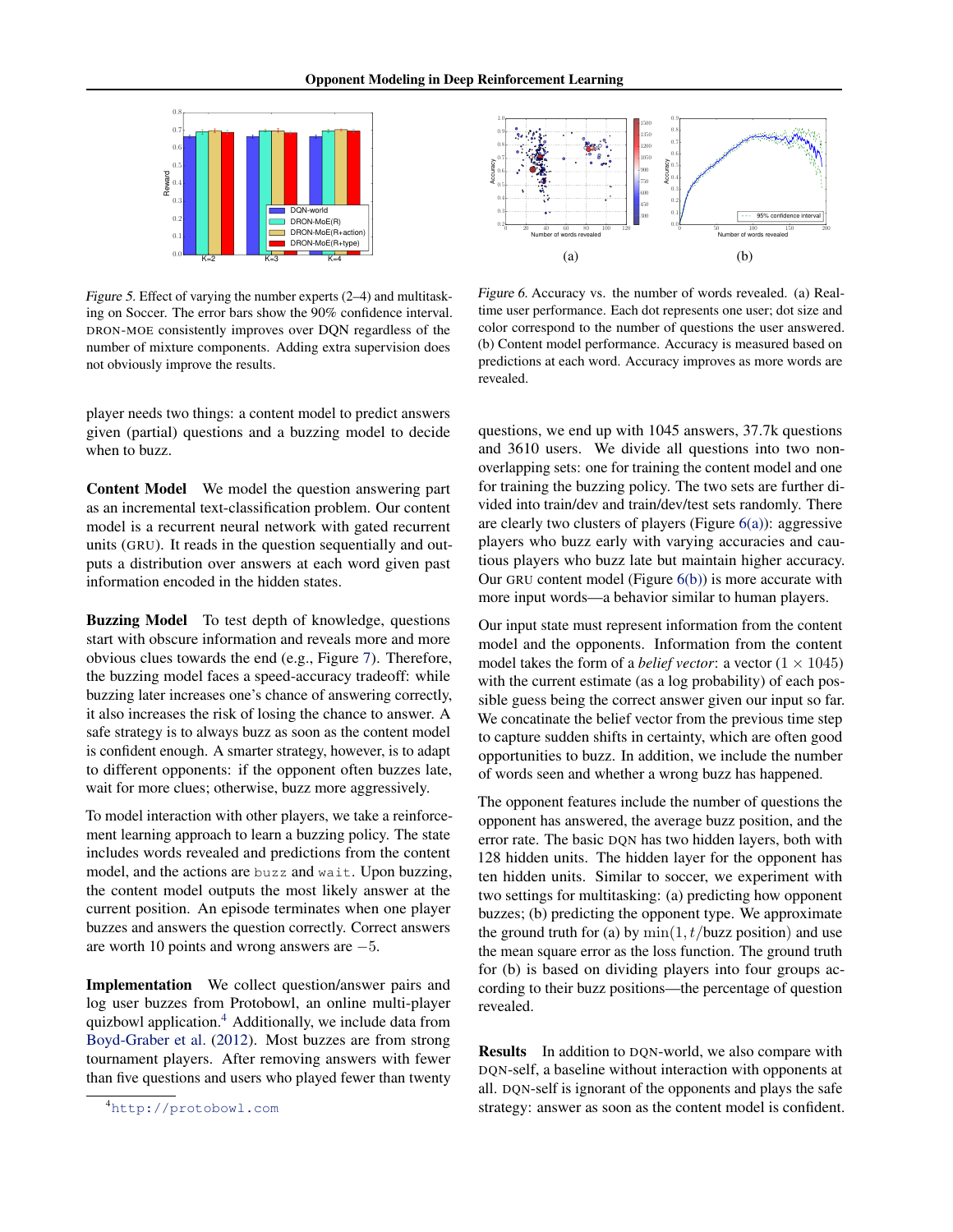Opponent Modeling in Deep Reinforcement Learning

<span id="page-6-0"></span>

| Model                      | <b>Basic</b> | +action +type | Multitask                                                                                                         |                                      | $0-25\%$ (4.8k) $25-50\%$ (18k)                            | Basic vs. opponents buzzing at different positions (% revealed (#episodes)) | $50-75\%$ (0.7k) $75-100\%$ (1.3k)                                                                                     |
|----------------------------|--------------|---------------|-------------------------------------------------------------------------------------------------------------------|--------------------------------------|------------------------------------------------------------|-----------------------------------------------------------------------------|------------------------------------------------------------------------------------------------------------------------|
|                            |              | $R \uparrow$  |                                                                                                                   | $R \uparrow$ rush $\downarrow$ miss. | $R \uparrow \text{rush} \downarrow \text{miss} \downarrow$ |                                                                             | $R \uparrow \text{rush}\downarrow \text{miss}\downarrow \qquad R \uparrow \text{rush}\downarrow \text{miss}\downarrow$ |
| DRON-concat 1.04 1.34 1.25 |              |               |                                                                                                                   | $-0.86$ 0.06 0.15                    | $1.65$ 0.10 0.11                                           | $-1.35$ 0.13 0.18                                                           | $0.81$ $0.19$ $0.12$                                                                                                   |
| DRON-MOE                   | $1.29*$      | 1.00          | $1.29*$                                                                                                           | $-0.46$ 0.06 0.15                    | $1.92 \quad 0.10 \quad 0.11$                               | $-1.44$ 0.18 0.16                                                           | $0.56$ $0.22$ $0.10$                                                                                                   |
| DON-world                  | 0.95         | $\sim$        | $\Delta \sim 10$                                                                                                  | $-0.72$ 0.04 0.16                    | $1.67$ 0.09 0.12                                           | $-2.33$ 0.23 0.15                                                           | $-1.01$ 0.30<br>0.09                                                                                                   |
| DQN-self                   | 0.80         | $\sim$        | $\mathcal{L}^{\mathcal{L}}(\mathcal{L}^{\mathcal{L}})$ and $\mathcal{L}^{\mathcal{L}}(\mathcal{L}^{\mathcal{L}})$ | $-0.46$ $0.09$ $0.12$                | $1.48$ 0.14 0.10                                           | $-2.76$ 0.30 0.12                                                           | $-1.97$ 0.38<br>0.07                                                                                                   |

Table 3. Comparison between DRON and DQN models. The left column shows the average reward of each model on the test set. The right column shows performance of the basic models against different types of players, including the average reward  $(R)$ , the rate of buzzing incorrectly (rush) and the rate of missing the chance to buzz correctly (miss). ↑ means higher is better and ↓ means lower is better. In the left column, we indicate statistically significant results ( $p < 0.05$  in two-tailed pairwise t-tests) with boldface for vertical comparison and ∗ for horizontal comparison.

The antibiotic erythromycin works by disrupting this organelle , which contains E , **P** , and A sites on its large subunit . **The** parts *of*  $\triangle$  this ■ organelle  $\triangle$  **are** assembled  $\star$  at nucleoli $\triangle$ , and when bound to  $\blacktriangleright\star\star$  a membrane, these create the rough ER. Codons $\blacklozenge$ are translated at this organelle where the tRNA and mRNA meet . For 10 points , name this organelle that is the site of protein synthesis .

-: DQN-self : DQN-world ✤: DRON-MOE : DRON-concat

Figure 7. Buzz positions of human players and agents on one science question whose answer is "ribosome". Words where a player buzzes is displayed in a color unique to the player; a wrong buzz is shown in *italic*. Words where an agent buzzes is subscripted by a symbol unique to the agent; color of the symbol corresponds to the player it is playing against. A gray symbol means that buzz position of the agent does not depend on its opponent. DRON agents adjust their buzz positions according to the opponent's buzz position and correctness. Best viewed in color.

During training, when the answer prediction is correct, it receives reward 10 for buzz and -10 for wait. When the answer prediction is incorrect, it receives reward -15 for buzz and 15 for wait. Since all rewards are immediate, we set  $\gamma$  to 0 for DQN-self.<sup>5</sup> With data of the opponents' responses, DRON and DQN-world use the game payoff (from the perspective of the computer) as the reward.

First we compare the average rewards on test set of our models—DRON-concat and DRON-MOE (with 3 experts) and the baseline models: DQN-self and DQN-world. From the first column in Table 3, our models achieve statistically significant improvements over the DQN baselines and DRON-MOE outperforms DRON-concat. In addition, the DRON models have much less variance compared to DQN-world as the learning curves show in Figure [9.](#page-7-0)

To investigate strategies learned by these models, we show their performance against different types of players (as defined at the end of "Implementation") in Table 3, right column. We compare three measures of performance, the average reward  $(R)$ , percentage of early and incorrect buzzes (rush), and percentage of missing the chance to buzz correctly before the opponent (miss). All models beat Type 2 players, mainly because they are the majority in our dataset. As expected, DQN-self learns a safe strategy that tends to buzz early. It performs the best against Type 1 players who answer early. However, it has very high rush rate against cautious players, resulting in much lower rewards against Type 3 and Type 4 players. Without opponent modeling, DQN-world is biased towards the majority player, thus having the same problem as DQN-self when playing against players who buzz late. Both DRON models exploit cautious players while holding their own against aggressive players. Furthermore, DRON-MOE matches DQN-self against Type 1 players, thus it discovers different buzzing strategies.

Figure 7 shows an example question with buzz positions labeled. The DRON agents demonstrate dynamic behavior against different players; DRON-MOE almost always buzzes right before the opponent in this example. In addition, when the player buzzes wrong and the game continues, DRON-MOE learns to wait longer since the opponent is gone, while the other agents are still in a rush.

As with the Soccer task, adding extra supervision does not yield better results over DRON-MOE (Table 3) but significantly improves DRON-concat. Figure [8](#page-7-0) varies the number of experts in DRON-MOE  $(K)$  from two to four. Using a mixture model for the opponents consistently improves over the DQN baseline, and using three experts gives better performance on this task. For multitasking, adding the action supervision does not help at all. However, the more highlevel type supervision yields competent results, especially with four experts, mostly because the number of experts matches the number of types.

<sup>&</sup>lt;sup>5</sup>This is equivalent to cost-sensitive classification.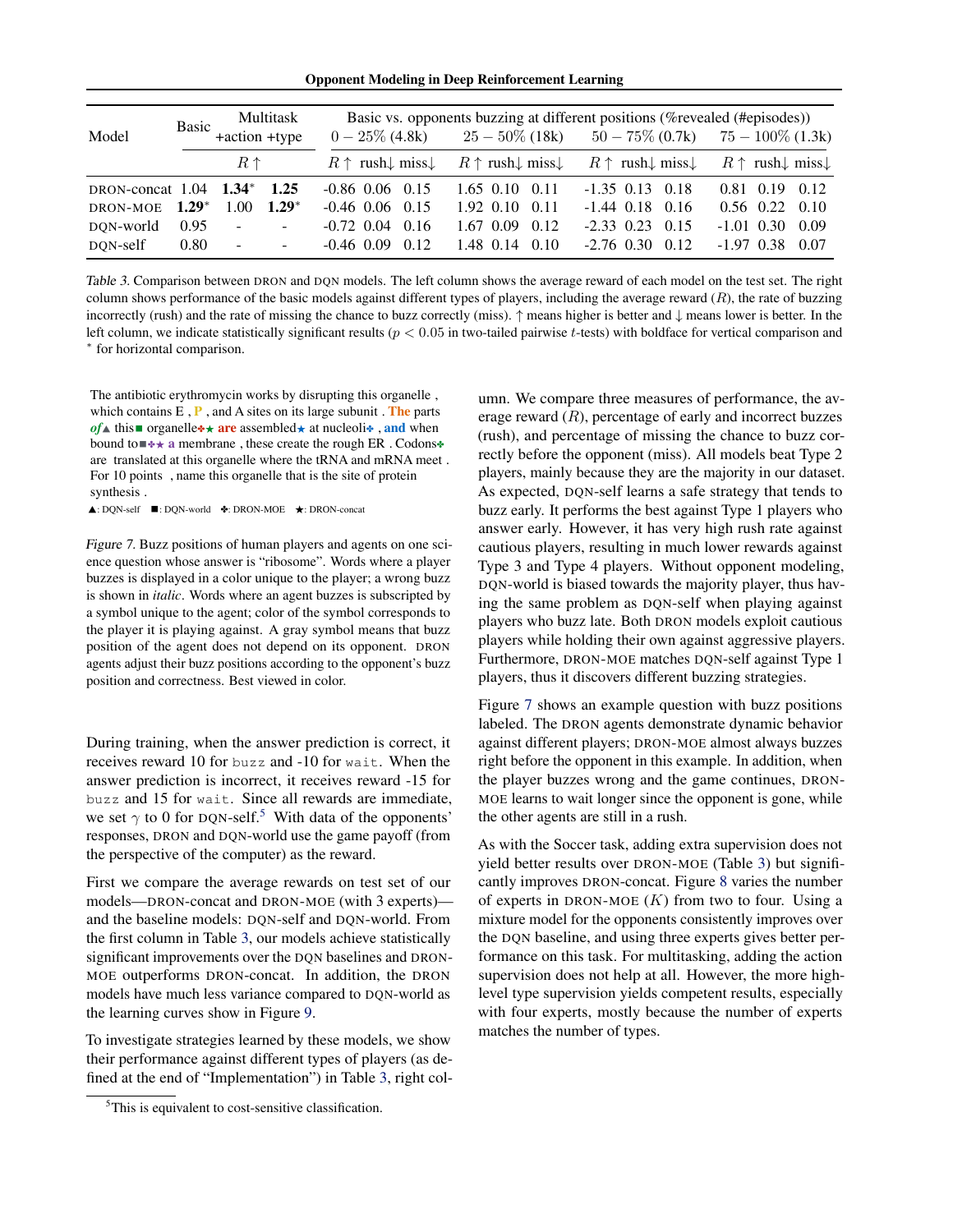<span id="page-7-0"></span>

Figure 8. Effect of varying the number experts (2–4) and multitasking on quiz bowl. The error bars show the 90% confidence interval. DRON-MOE consistently improves over DQN regardless of the number of mixture components. Supervision of the opponent type is more helpful than the specific action taken.



Figure 9. Learning curves on Quizbowl over fifty epochs. DRON models are more stable than DQN.

## 5. Related Work and Discussion

Implicit vs. Explicit opponent modeling Opponent modeling has been studied extensively in games. Most existing approaches fall into the category of explicit modeling, where a model (e.g., decision trees, neural networks, Bayesian models) is built to directly predict parameters of the opponent, e.g., actions [\(Uther & Veloso,](#page-9-0) [2003;](#page-9-0) [Ganzfried](#page-8-0) [& Sandholm,](#page-8-0) [2011\)](#page-8-0), private information [\(Billings et al.,](#page-8-0) [1998b;](#page-8-0) [Richards & Amir,](#page-8-0) [2007\)](#page-8-0), or domain-specific strategies [\(Schadd et al.,](#page-8-0) [2007;](#page-8-0) [Southey et al.,](#page-8-0) [2005\)](#page-8-0). One difficulty is that the model may need a prohibitive number of examples before producing anything useful. Another is that as the opponent behavior is modeled separately from the world, it is not always clear how to incorporate these predictions robustly into policy learning. The results on multitasking DRON also suggest that improvement from explicit modeling is limited. However, it is better suited to games of incomplete information, where it is clear what information needs to be predicted to achieve higher reward.

Our work is closely related to implicit opponent modeling. Since the agent aims to maximize its own expected reward without having to identify the opponent's strategy, this approach does not have the difficulty of incorporating prediction of the opponent's parameters. [Rubin & Watson](#page-8-0)

[\(2011\)](#page-8-0) and [Bard et al.](#page-8-0) [\(2013\)](#page-8-0) construct a a portfolio of strategies offline based on domain knowledge or past experience for heads-up limit Texas hold'em; they then select strategies online using multi-arm bandit algorithms. Our approach does not have a clear online/offline distinction. We learn strategies and their selector in a joint, probabilistic way. However, the offline construction can be mimicked in our models by initializing expert networks with DQN pre-trained against different opponents.

Neural network opponent models [Davidson](#page-8-0) [\(1999\)](#page-8-0) applies neural networks to opponent modeling, where a simple multi-layer perceptron is trained as a classifier to predict opponent actions given game logs. [Lockett et al.](#page-8-0) [\(2007\)](#page-8-0) propose an architecture similar to DRON-concat that aims to identify the type of an opponent. However, instead of learning a hidden representation, they learn a mixture weights over a pre-specified set of cardinal opponents; and they use the neural network as a standalone solver without the reinforcement learning setting, which may not be suitable for more complex problems. [Foerster et al.](#page-8-0) [\(2016\)](#page-8-0) use modern neural networks to learn a group of parameter-sharing agents that solve a coordination task, where each agent is controlled by a deep recurrent Q-Network [\(Hausknecht &](#page-8-0) [Stone,](#page-8-0) [2015\)](#page-8-0). Our setting is different in that we control only one agent and the policy space of other agents is unknown. Opponent modeling with neural networks remains understudied with ample room for improvement.

## 6. Conclusion and Future Work

Our general opponent modeling approach in the reinforcement learning setting incorporates (implicit) prediction of opponents' behavior into policy learning without domain knowledge. We use recent deep Q-learning advances to learn a representation of opponents that better maximizes available rewards. The proposed network architectures are novel models that capture the interaction between opponent behavior and Q-values. Our model is also flexible enough to include supervision for parameters of the opponents, much as in explicit modeling.

These gains can further benefit from advances in deep learning. For example, [Eigen et al.](#page-8-0) [\(2014\)](#page-8-0) extends the Mixtureof-Experts network to a stacked model—deep Mixture-of-Experts—which can be combined with hierarchical reinforcement learning to learn a hierarchy of opponent strategies in large, complex domains such as online strategy games. In addition, instead of hand-crafting opponent features, we can feed in raw opponent actions and use a recurrent neural network to learn the opponent representation. Another important direction is to design online algorithms that can adapt to fast changing behavior and balance exploitation and exploration of opponents.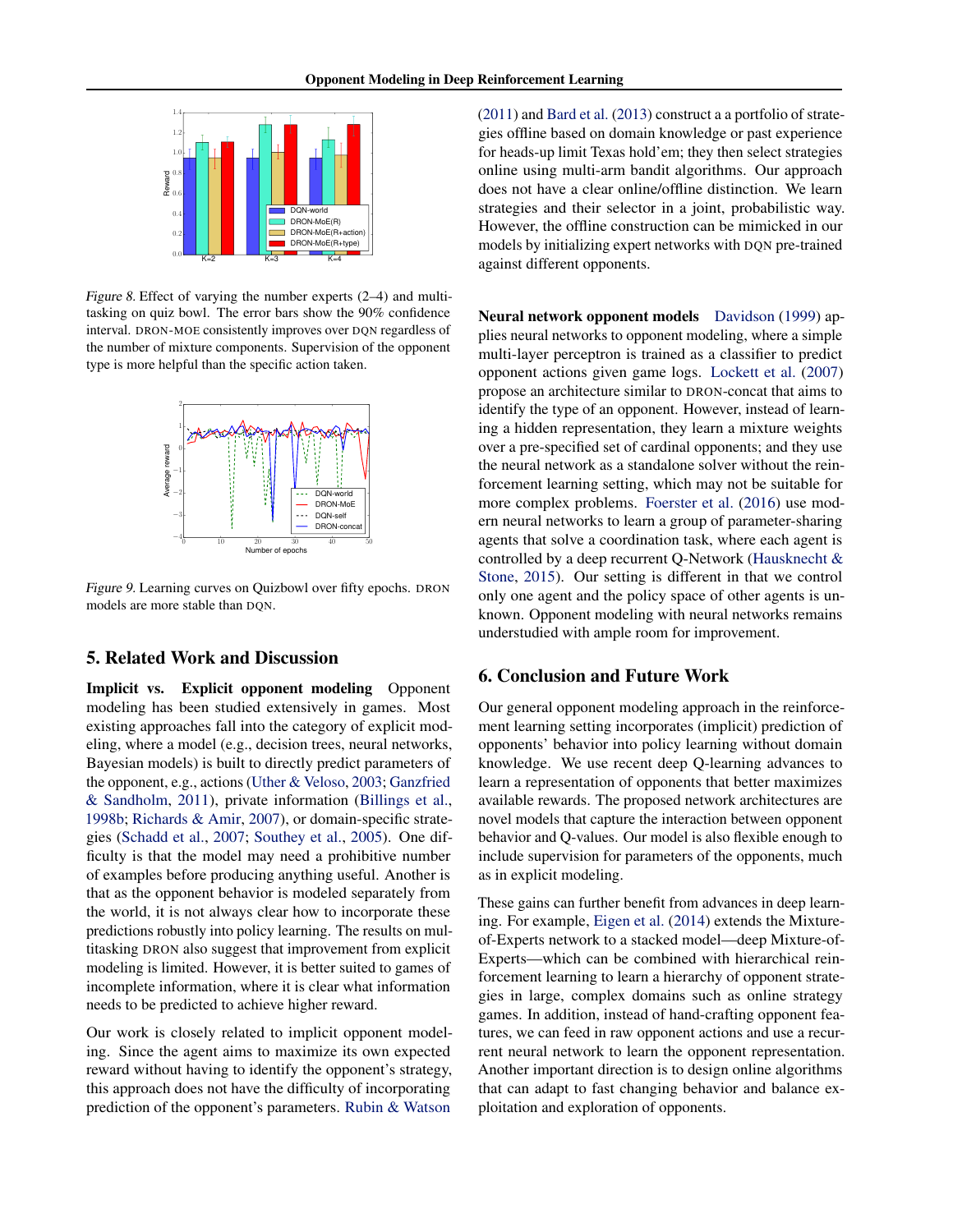## <span id="page-8-0"></span>Acknowledgements

We thank Hua He, Xiujun Li and Mohit Iyyer for helpful discussions about deep Q-learning and our model. We also thank the anonymous reviewers for their insightful comments. This work was supported by NSF grant IIS-1320538. Boyd-Graber is also partially supported by NSF grants CCF-1409287 and NCSE-1422492. Any opinions, findings, conclusions, or recommendations expressed here are those of the authors and do not necessarily reflect the view of the sponsor.

## References

- Bard, Nolan, Johanson, Michael, Burch, Neil, and Bowling, Michael. Online implicit agent modelling. In *Proceedings of International Conference on Autonomous Agents and Multiagent Systems*, 2013.
- Billings, Darse, Papp, Denis, Schaeffer, Jonathan, and Szafron, Duane. Opponent modeling in poker. In *Association for the Advancement of Artificial Intelligence*, 1998a.
- Billings, Darse, Papp, Denis, Schaeffer, Jonathan, and Szafron, Duane. Opponent modeling in poker. In *Association for the Advancement of Artificial Intelligence*, 1998b.
- Boyd-Graber, Jordan, Satinoff, Brianna, He, He, and Daume´ III, Hal. Besting the quiz master: Crowdsourcing incremental classification games. In *Empirical Methods in Natural Language Processing*, 2012.
- Collins, Brian. Combining opponent modeling and modelbased reinforcement learning in a two-player competitive game. Master's thesis, School of Informatics, University of Edinburgh, 2007.
- Davidson, Aaron. Using artifical neural networks to model opponents in texas hold'em. CMPUT 499 - Research Project Review, 1999. URL [http://www.spaz.ca/](http://www.spaz.ca/aaron/poker/nnpoker.pdf) [aaron/poker/nnpoker.pdf](http://www.spaz.ca/aaron/poker/nnpoker.pdf).
- Duchi, John, Hazan, Elad, and Singer, Yoram. Adaptive subgradient methods for online learning and stochastic optimization. *Journal of Machine Learning Research*, 2011.
- Eigen, David, Ranzato, Marc'Aurelio, and Sutskever, Ilya. Learning factored representations in a deep mixture of experts. In *ICLR Workshop*, 2014.
- Foerster, Jakob N., Assael, Yannis M., de Freitas, Nando, and Whiteson, Shimon. Learning to communicate to solve riddles with deep distributed recurrent q-networks. *Arxiv:1602.02672*, 2016.
- Ganzfried, Sam and Sandholm, Tuomas. Game theorybased opponent modeling in large imperfect-information games. In *Proceedings of International Conference on Autonomous Agents and Multiagent Systems*, 2011.
- Hausknecht, Matthew and Stone, Peter. Deep recurrent q-learning for partially observable MDPs. *Arxiv:1507.06527*, 2015.
- Jacobs, Robert A., Jordan, Michael I., Nowlan, Steven J., and Hinton, Geoffrey E. Adaptive mixtures of local experts. *Neural Computation*, 3(1):79–87, 1991.
- Littman, Michael L. Markov games as a framework for multi-agent reinforcement learning. In *Proceedings of the International Conference of Machine Learning*, 1994.
- Lockett, Alan J., Chen, Charles L., and Miikkulainen, Risto. Evolving explicit opponent models in game playing. In *Proceeedings of the Genetic and Evolutionary Computation Conference*, 2007.
- Mnih, Volodymyr, Heess, Nicolas, Graves, Alex, and Kavukcuoglu, Koray. Recurrent models of visual attention. In *Proceedings of Advances in Neural Information Processing Systems*, 2014.
- Mnih, Volodymyr, Kavukcuoglu, Koray, Silver, David, Rusu, Andrei A., Veness, Joel, Bellemare, Marc G., Graves, Alex, Riedmiller, Martin, Fidjeland, Andreas K., Ostrovski, Georg, Petersen, Stig, Beattie, Charles, Sadik, Amir, Antonoglou, Ioannis, King, Helen, Kumaran, Dharshan, Wierstra, Daan, Legg, Shane, and Hassabis, Demis. Human-level control through deep reinforcement learning. *Nature*, 518(7540):529–533, 02 2015. URL [http:](http://dx.doi.org/10.1038/nature14236) [//dx.doi.org/10.1038/nature14236](http://dx.doi.org/10.1038/nature14236).
- Richards, Mark and Amir, Eyal. Opponent modeling in Scrabble. In *International Joint Conference on Artificial Intelligence*, 2007.
- Rubin, Jonathan and Watson, Ian. On combining decisions from multiple expert imitators for performance. In *International Joint Conference on Artificial Intelligence*, 2011.
- Schadd, Frederik, Bakkes, Er, and Spronck, Pieter. Opponent modeling in real-time strategy games. In *Proceedings of the GAME-ON 2007*, pp. 61–68, 2007.
- Southey, Finnegan, Bowling, Michael, Larson, Bryce, Piccione, Carmelo, Burch, Neil, Billings, Darse, and Rayner, Chris. Bayes' bluff: Opponent modelling in poker. In *Proceedings of Uncertainty in Artificial Intelligence*, 2005.
- Sutton, Richard S and Barto, Andrew G. *Reinforcement learning: An introduction*, volume 1. MIT Press Cambridge, 1998.